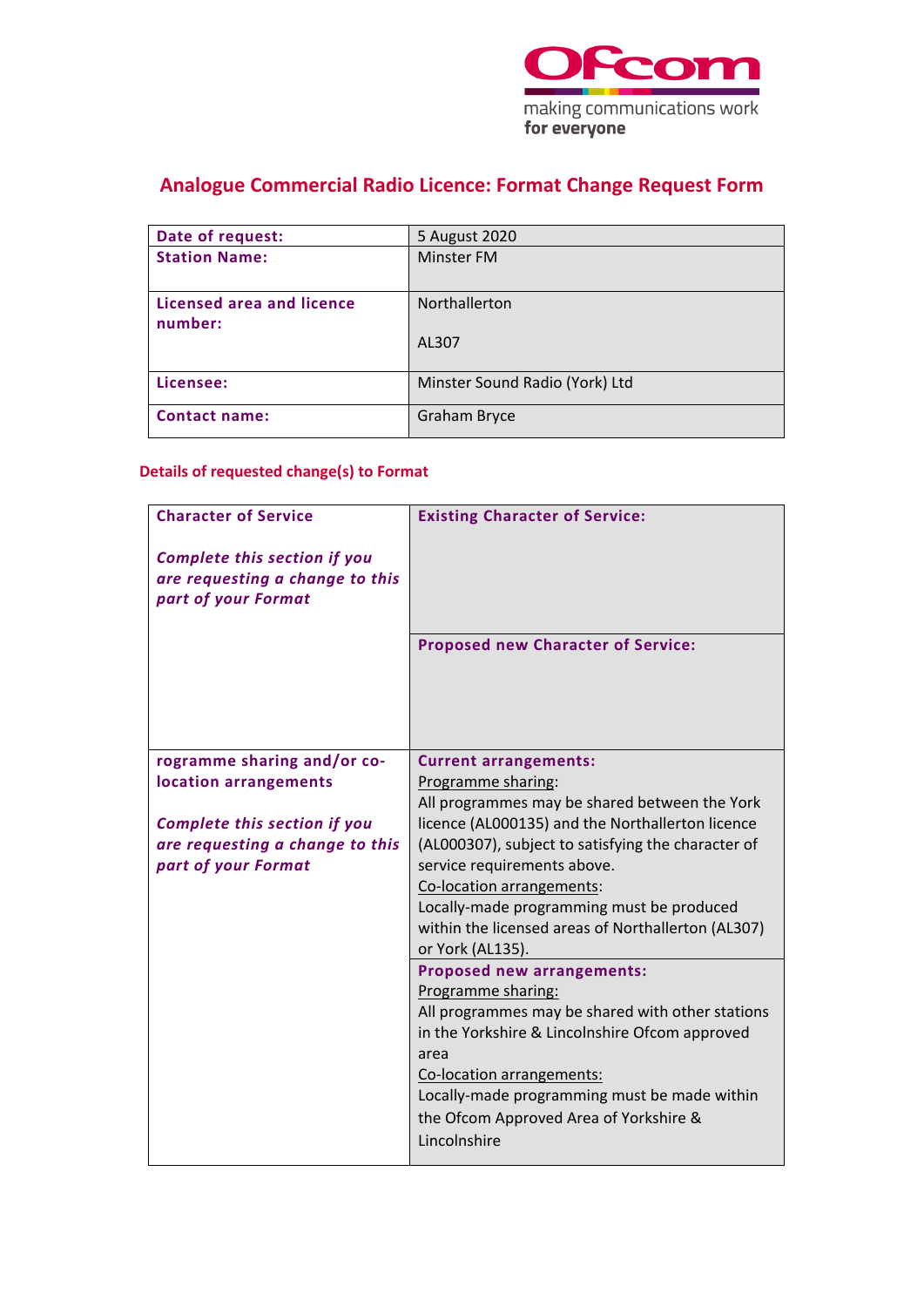| Locally-made hours and/or<br>local news bulletins<br><b>Complete this section if you</b><br>are requesting a change to this<br>part of your Format | <b>Current obligations:</b><br>At least 10 hours a day during daytime<br>weekdays (must include breakfast). At least 4<br>hours daytime Saturdays and Sundays.           |
|----------------------------------------------------------------------------------------------------------------------------------------------------|--------------------------------------------------------------------------------------------------------------------------------------------------------------------------|
|                                                                                                                                                    | Proposed new obligations:<br>At least 3 hours a day during daytime<br>weekdays<br>Local news must be broadcast hourly for at<br>least 10 hours a day on weekday daytimes |

The holder of an analogue local commercial radio licence may apply to Ofcom to have the station's Format amended. Any application should be made using the layout shown on this form, and should be in accordance with Ofcom's published procedures for Format changes.<sup>[1](#page-1-0)</sup>

Under section 106(1A) of the Broadcasting Act 1990 (as amended), Ofcom may consent to a change of a Format only if it is satisfied that *at least* one of the following five statutory criteria is satisfied:

- *(a) that the departure would not substantially alter the character of the service;*
- *(b) that the departure would not narrow the range of programmes available by way of relevant independent radio services to persons living the area or locality for which the service is licensed to be provided;*
- *(c) that the departure would be conducive to the maintenance or promotion of fair and effective competition*
- *(d) that there is evidence that, amongst persons living in that area or locality, there is a significant demand for, or significant support for, the change that would result from the departure; or*
- *(e) that (i) the departure would result from programmes included in the licensed service ceasing to be made at premises in the area or locality for which the service is provided, but (ii) those programmes would continue to be made wholly or partly at premises within the approved area (as defined in section 314 of the Communications Act 2003 (local content and character of services)).*

Only one of these five criteria need be satisfied in order for Ofcom to consent to the proposed change. However, even if Ofcom is of the opinion that the proposed change satisfies one or more of the statutory criteria, there may be reasons (depending on the particular circumstances of the case) why Ofcom may not consent to the proposed change. The additional criteria to which Ofcom will have regard when exercising this discretion can be found on our website.<sup>[2](#page-1-1)</sup>

Applicants should note that, under section 106ZA of the same Act (as amended), a proposed change that *does not*satisfy the first or last of these criteria (i.e. a change that Ofcom considers *would* or *could* substantially alter the character of the service, or does not relate to the origin

<span id="page-1-0"></span><sup>&</sup>lt;sup>1</sup> Available at https://www.ofcom.org.uk/ data/assets/pdf file/0024/87405/The-regulation-of-[Format-changes.pdf](https://www.ofcom.org.uk/__data/assets/pdf_file/0024/87405/The-regulation-of-Format-changes.pdf) 2

<span id="page-1-1"></span><sup>&</sup>lt;sup>2</sup> At https://www.ofcom.org.uk/ data/assets/pdf\_file/0024/87405/The-regulation-of-Format[changes.pdf](https://www.ofcom.org.uk/__data/assets/pdf_file/0024/87405/The-regulation-of-Format-changes.pdf)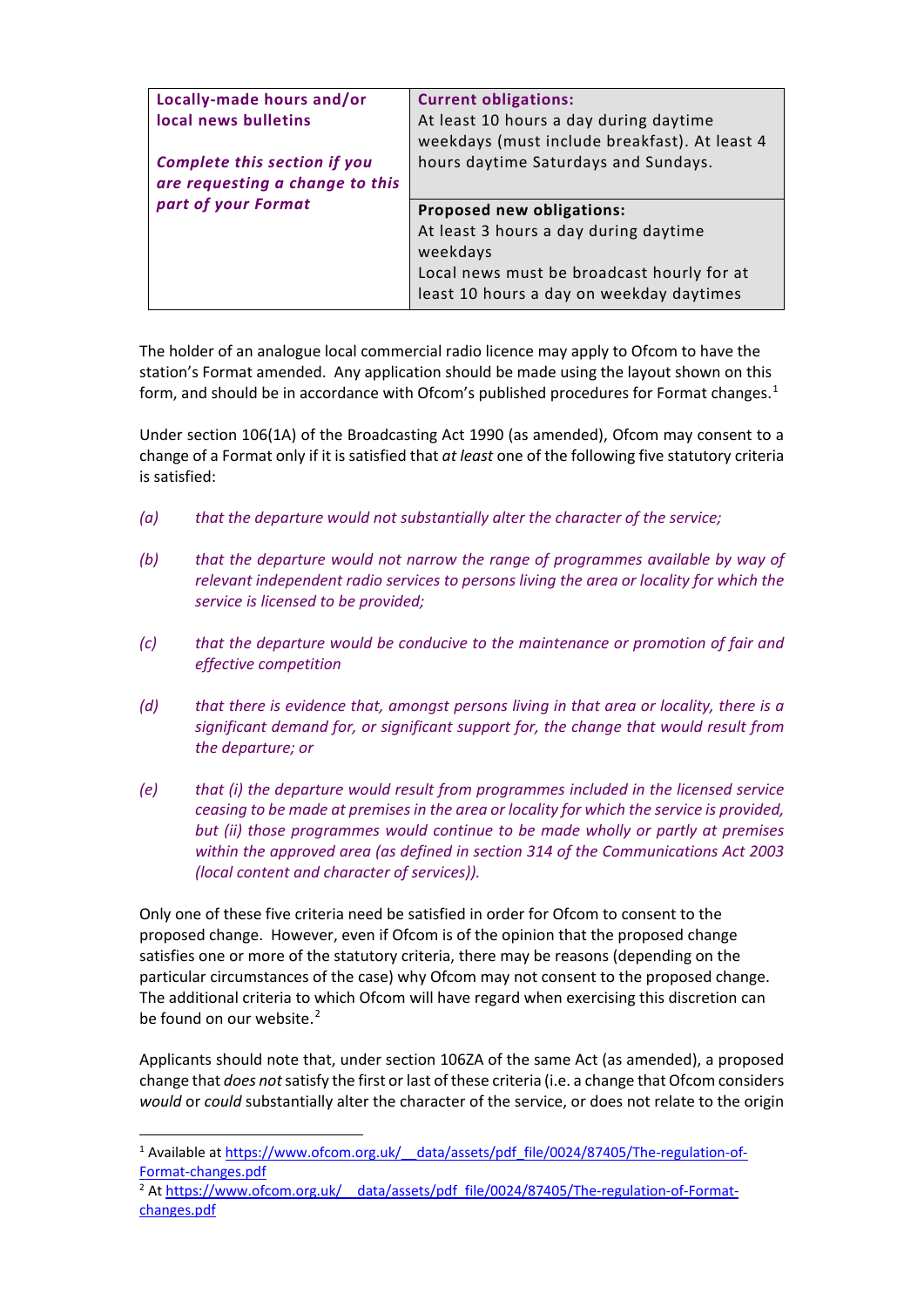of locally-made programmes) must, if it is to be considered further under any of the other three criteria, be consulted upon.

In the event that Ofcom receives a request for Format change and considers that criterion (a) or (e) is *not* satisfied, it will seek confirmation from the applicant as to whether it wishes to proceed with the request (and, if so, whether it wishes to amend or replace its submission in light of the necessity to make it public).#

**Please set out the statutory criterion, or criteria, set out in section 106(1A) of the Broadcasting Act 1990 that you believe is/are satisfied in relation to this Format change request, and the reasons for this.** 

- a. The proposed change would not substantially alter the character of service. The change to local hours and programme sharing are in line with Ofcom's localness guidelines.
- e. Programmes included in the licensed service will cease to be made at premises in the area or locality for which the service is provided, but those programmes will continue to be made wholly or partly at premises within the approved area.

**Please provide any additional information and/or evidence in support of the proposed change(s) below. In particular, the applicant may wish to outline how they see that the proposed change fits within Ofcom's published Format change request policy[3](#page-2-0) and also Ofcom's Localness guidance, which includes our co-location and programme sharing policy.[4](#page-2-1)** 

#### *Notes*

# Ofcom may approve a change under any of criteria (b) to (d) without consultation, or after a consultation of less than 28 days, if Ofcom considers that to hold a consultation at all, or for 28 days or more, would result in a delay that would be likely to prejudice the interests of the licensee. Ofcom may also remove for the purposes of consultation any confidential information submitted by the licensee.

### **Data Protection**

We require the information requested in this form in order to carry out our licensing duties under the Broadcasting Act 1990, Broadcasting Act 1996 and Communications Act 2003. Please see Ofcom's General Privacy Statement [www.ofcom.org.uk/about-ofcom/foi](http://www.ofcom.org.uk/about-ofcom/foi-dp/general-privacy-statement)[dp/general-privacy-statement](http://www.ofcom.org.uk/about-ofcom/foi-dp/general-privacy-statement) for further information about how Ofcom handles your personal information and your corresponding rights

<span id="page-2-0"></span><sup>&</sup>lt;sup>3</sup> Available at https://www.ofcom.org.uk/ data/assets/pdf\_file/0024/87405/The-regulation-ofFormat-changes.pdf<br><sup>4</sup> Available at<http://stakeholders.ofcom.org.uk/broadcasting/radio/localness/>

<span id="page-2-1"></span>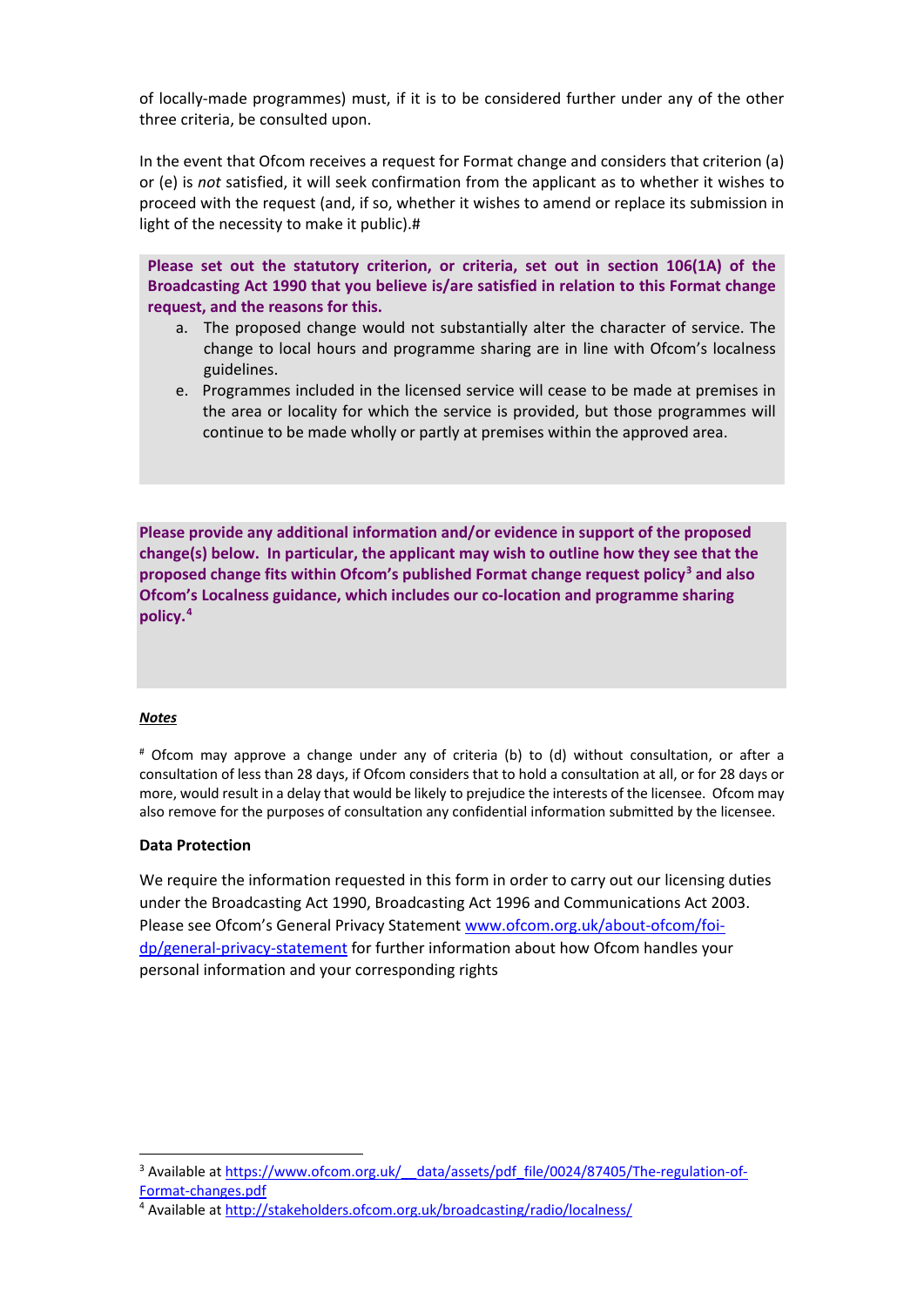# Ofcom notes on the request

## **Statutory requirements**

This request relates to the FM licence for Northallerton held by Minster Sound Radio (York) Limited, currently broadcasting as 'Greatest Hits Radio'.[5](#page-3-0)

Every FM local commercial radio station is required to broadcast a service which complies with a defined 'character of service', and also a certain amount of locally-made programming and local news. These requirements are specified in its Format. Locally-made programmes are those made within a station's licensed area or, where Ofcom has approved a wider area relating to that station, that 'approved area.'

Minster Sound Radio (York) Limited has requested the following changes to the Format of the Northallerton licence:

- To reduce the required number of locally-made programming hours on weekday daytimes from ten to three, and from four to none on weekend days.
- To increase the amount of local news broadcast from at least hourly at peak-times to at least hourly during daytime weekdays and peak-time weekends.
- To broadcast locally-made programming hours from anywhere within the Yorkshire & Lincolnshire (Bauer) approved area.
- To share all locally-made programming hours with the other radio stations which comprise the Yorkshire & Lincolnshire (Bauer) approved area.

These proposed changes would change the character of service as set out in the Format of the licence, and accordingly can be agreed only if Ofcom is satisfied in regard to one of the statutory criteria set out in section 106(1A) of the Broadcasting Act 1990 (as set out in the request, above).

If we are satisfied in relation to one of the statutory criteria, we are then able to decide whether or not to approve the request, taking account of our published policy criteria.

### **Assessment**

With regard to the request to broadcast locally-made programming hours from anywhere within the Yorkshire & Lincolnshire (Bauer) approved area, Ofcom was satisfied in relation to section 106(1A)(e) of the Broadcasting Act 1990, on the basis that the change requested, if approved, would result in programmes included in the licensed service being made at premises within the Yorkshire & Lincolnshire (Bauer) approved area.

In considering the proposed changes to the volume of locally-made hours, local news requirements and sharing all local programming hours with other local commercial radio licences comprising the Yorkshire & Lincolnshire (Bauer) approved area, we were satisfied in relation to section 106(1A)(a) of the Broadcasting Act 1990 – that the changes would not substantially alter the character of service. This is because the proposals are consistent with our published [localness guidelines.](https://www.ofcom.org.uk/tv-radio-and-on-demand/information-for-industry/radio-broadcasters/localness)

In addition, as a matter of general policy, Ofcom is content to approve Format change requests relating to localness obligations which are consistent with our published localness

<span id="page-3-0"></span><sup>5</sup> At the time this request was submitted, the station was still broadcasting as 'Minster FM'.